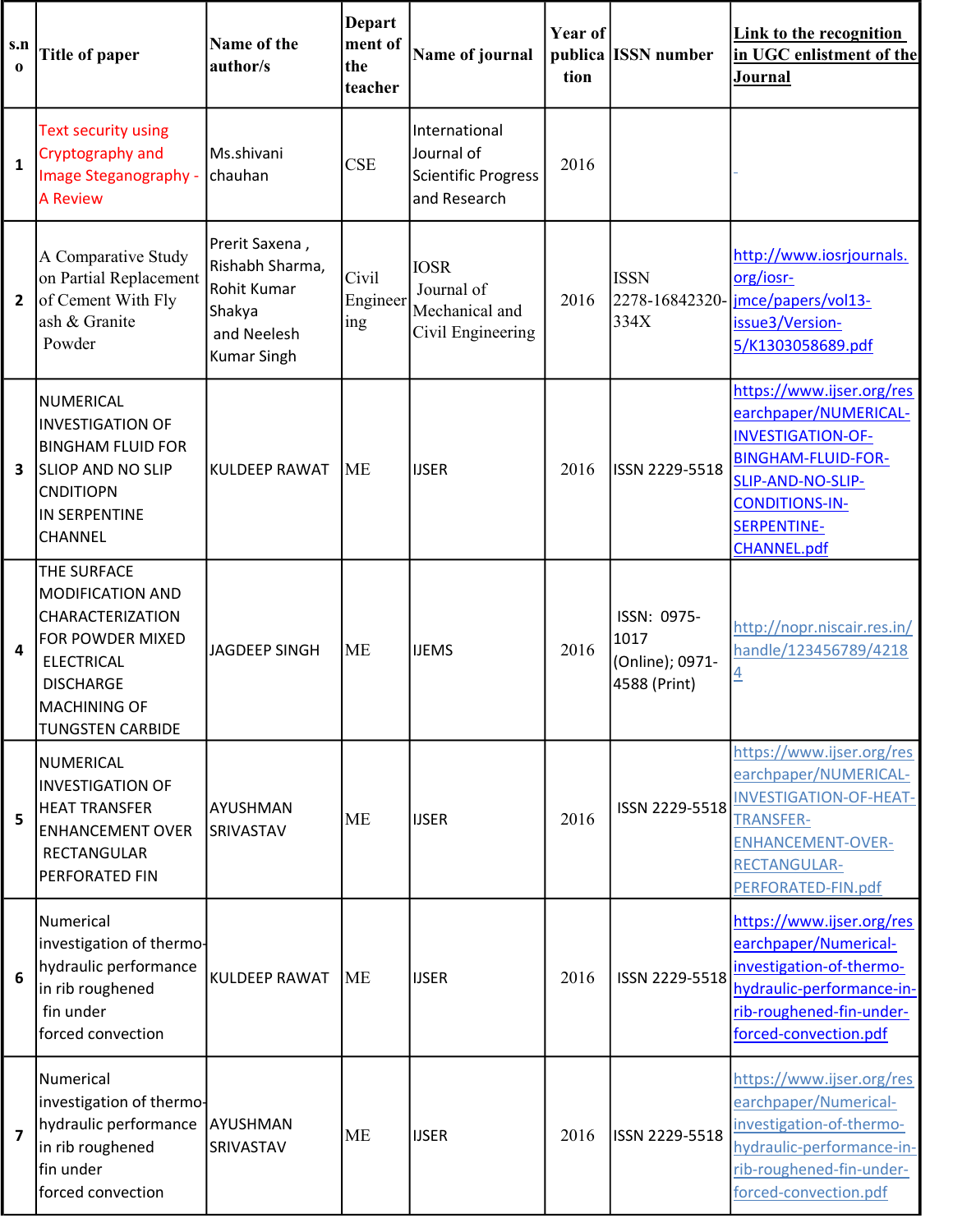| 8  | EXPRIMENTALINVESTIG<br><b>ATIONOF SI</b><br>ENGINEPERFORMANCE<br><b>USING ETHANOL</b><br>-GASOLINE<br><b>BLENDED FUELS</b>                                                                   | Deepak Kumar         | <b>ME</b> | <b>IJSER</b>    | 2016 | ISSN 2229-5518                         | https://www.ijser.org/res<br>earchpaper/Experimental-<br>Investigation-of-SI-Engine-<br>Performance-using-<br>Ethanol-Gasoline-Blended-<br>Fuels.pdf                                                                     |
|----|----------------------------------------------------------------------------------------------------------------------------------------------------------------------------------------------|----------------------|-----------|-----------------|------|----------------------------------------|--------------------------------------------------------------------------------------------------------------------------------------------------------------------------------------------------------------------------|
| 9  | <b>IMPLEMENTATION OF</b><br><b>TAGUCHI METHOD</b><br>WITH HYBRIDE<br><b>DECISION MAKING</b><br><b>TOOLS FOR</b><br>PREDICTION OF<br><b>CHRACTERISTICS FOR</b><br>POWDER - MIXED EDM<br>OF WC | Jagdeep Singh        | <b>ME</b> | <b>ELESVIER</b> | 2016 | DOI:<br>10.1016/j.pisc.2<br>016.04.103 | https://www.researchgat<br>e.net/publication/301759<br>065 Implementation of<br>Taguchi method with hy<br>brid decision making to<br>ols for prediction of sur<br>face characteristics for<br>Powder-<br>mixed EDM of WC |
| 10 | <b>EXHAUST EMISSION OF</b><br>ETHANOL-<br>UNLEADEDGASOLINE<br><b>BLENDS IN SPARK</b><br><b>IGNITION ENGINE</b>                                                                               | <b>DEEPAK KUMAR</b>  | <b>ME</b> | <b>IJSER</b>    | 2016 | ISSN 2229-5518                         | https://www.ijser.org/res<br>earchpaper/Exhaust-<br>Emissions-of-Ethanol-<br>Unleaded-Gasoline-<br>blends-in-Spark-Ignition-<br>Engine.pdf                                                                               |
| 11 | <b>AUTOMATIC WASTE</b><br><b>WATER CLEANING</b><br><b>EQUIPMENT</b>                                                                                                                          | Deepak Kumar         | <b>ME</b> | <b>IJSER</b>    | 2016 | ISSN 2229-5518                         | https://www.ijser.org/res<br>earchpaper/Automatic-<br>Waste-Water-Cleaning-<br>Equipment.pdf                                                                                                                             |
| 12 | <b>STUDY OF</b><br><b>BOUNDRYLAYER</b><br>PHENOMENA FOR<br><b>THIXOTROPIC AND</b><br>ANTITHIXOTRO[PIC<br><b>FLUID</b>                                                                        | <b>KULDEEP RAWAT</b> | <b>ME</b> | <b>IJSER</b>    | 2016 |                                        | https://www.ijser.org/res<br>earchpaper/STUDY-OF-<br><b>BOUNDARY-LAYER-</b><br>ISSN 2229-5518 PHENOMENA-FOR-<br>THIXOTROPIC-AND-<br><b>ANTITHIXOTROPIC-FLUID-</b><br>A-REVIEW.pdf                                        |
| 13 | <b>STUDY OF BINGHAM</b><br>FLUID FOR SLIP AND<br>NO SLIP CONDITIONS:A<br><b>REVIEW</b>                                                                                                       | KULDEEP RAWAT        | <b>ME</b> | <b>IJSER</b>    | 2016 | ISSN 2229-5518                         | https://www.ijser.org/res<br>earchpaper/STUDY-OF-<br><b>BINGHAM-FLUID-FOR-</b><br>SLIP-AND-NO-SLIP-<br><b>CONDITIONS-A-</b><br><b>REVIEW.pdf</b>                                                                         |
| 14 | <b>STUDY OF BINGHAM</b><br>FLUID FOR SLIP AND<br>NO SLIP CONDITIONS: A Srivastav<br><b>REVIEW</b>                                                                                            | ayushman             | <b>ME</b> | <b>IJSER</b>    | 2016 | ISSN 2229-5518                         | https://www.ijser.org/res<br>earchpaper/STUDY-OF-<br><b>BINGHAM-FLUID-FOR-</b><br>SLIP-AND-NO-SLIP-<br><b>CONDITIONS-A-</b><br><b>REVIEW.pdf</b>                                                                         |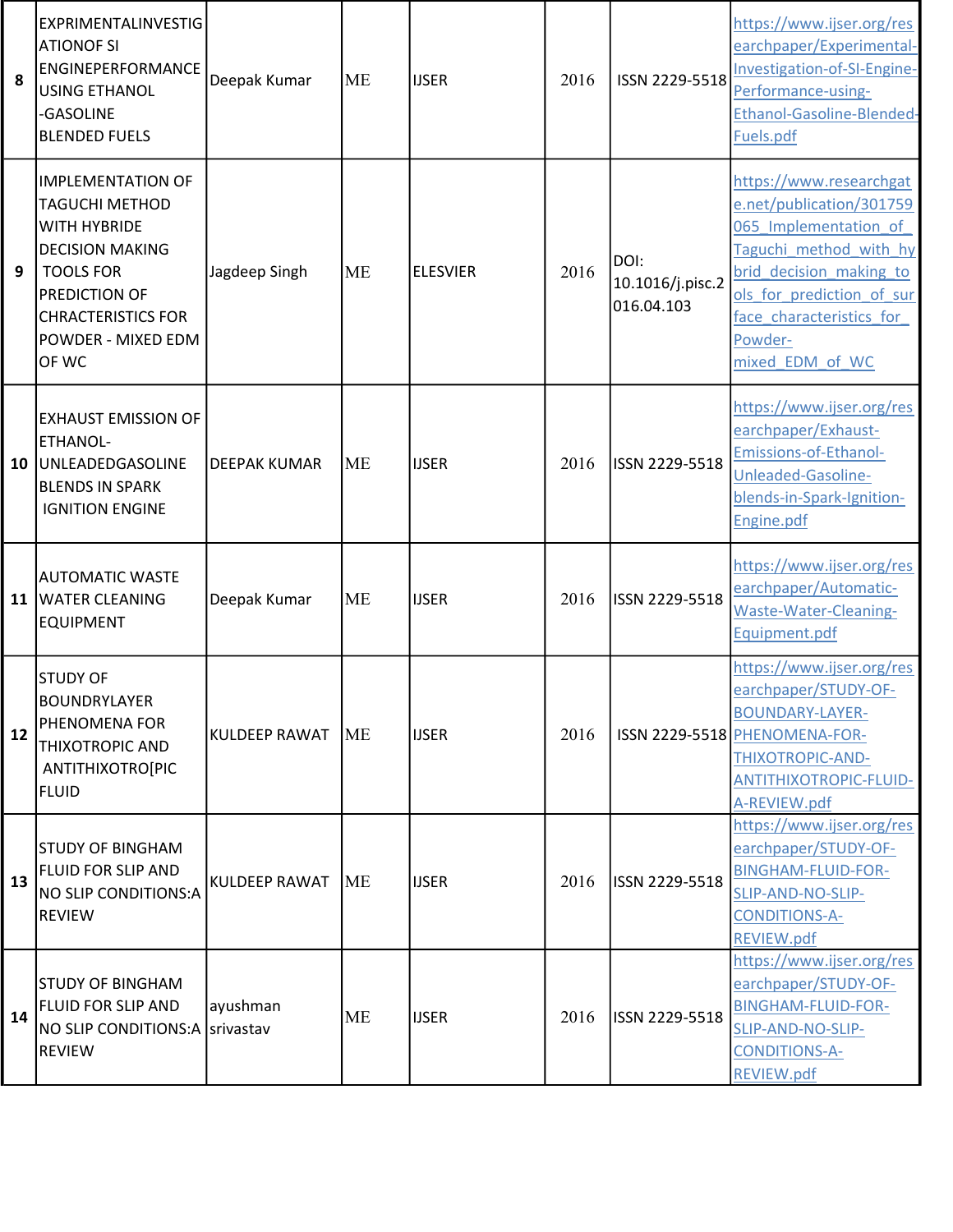| 15 | Design for<br>Improvement of COP<br>from Waste Heat<br>Utilization through<br>Air-conditioning<br>System                                                                         | <b>ASHISH</b><br>KESARWANI                       | <b>ME</b> | <b>IJSER</b> | 2016 | ISSN 2229-5518 | https://www.ijser.org/res<br>earchpaper/Design-for-<br>Improvement-of-COP-<br>from-Waste-Heat-<br>Utilization-through-<br>Airconditioning-<br>System.pdf                                                       |
|----|----------------------------------------------------------------------------------------------------------------------------------------------------------------------------------|--------------------------------------------------|-----------|--------------|------|----------------|----------------------------------------------------------------------------------------------------------------------------------------------------------------------------------------------------------------|
| 16 | Design for<br>Improvement of COP<br>from Waste Heat<br>Utilization through Air-<br>conditioning<br>System                                                                        | <b>SURENDRA</b><br><b>VIKRAM</b><br><b>SINGH</b> | <b>ME</b> | <b>IJSER</b> | 2016 | ISSN 2229-5518 | https://www.ijser.org/res<br>earchpaper/Design-for-<br>Improvement-of-COP-<br>from-Waste-Heat-<br>Utilization-through-<br>Airconditioning-<br>System.pdf                                                       |
| 17 | Design for<br>Improvement of COP<br>from Waste Heat<br>Utilization through Air-<br>conditioning<br>System                                                                        | <b>KULDEEP RAWAT</b>                             | <b>ME</b> | <b>IJSER</b> | 2016 | ISSN 2229-5518 | https://www.ijser.org/res<br>earchpaper/Design-for-<br>Improvement-of-COP-<br>from-Waste-Heat-<br>Utilization-through-<br>Airconditioning-<br>System.pdf                                                       |
| 18 | <b>DRAG REDUCTION OF</b><br><b>WIND TURBINE BLADE</b><br><b>TO ENHANCE</b><br>AERODYNAMIC<br>PERFORMANCE                                                                         | <b>KULDEEP RAWAT</b>                             | <b>ME</b> | <b>IJSER</b> | 2016 |                | https://pdfs.semanticsch<br>olar.org/7b75/51965302e<br>7d7462c3a367dd99b3534<br>ac33e8.pdf                                                                                                                     |
| 19 | lubrication analysis of<br>strip rolling with oil-in-<br>water emulsions                                                                                                         | Ajay verma                                       | <b>ME</b> | <b>IJSER</b> | 2016 | 2229-5518      | http://www.ijser.org                                                                                                                                                                                           |
| 20 | Comparitive Study of<br><b>Experimental &amp; CFD</b><br>Analysis of Thermal<br>Regenerator                                                                                      | <b>KULDEEP</b><br><b>PANWAR</b>                  | <b>ME</b> | <b>IJSER</b> | 2016 | ISSN 2229-5518 | https://www.ijser.org/res<br>earchpaper/Comparitive-<br>Study-of--Experimental-<br>CFD-Analysis-of-Thermal-<br>Regenerator.pdf                                                                                 |
| 21 | <b>UNSTEADY CFD</b><br><b>ANALYSIS OF</b><br><b>REGENRATOR</b>                                                                                                                   | <b>ASHISH</b><br>KESARWANI                       | <b>ME</b> | <b>IJSER</b> | 2016 | ISSN 2229-5518 | https://www.ijser.org/res<br>earchpaper/Unsteady-<br>CFD-Analysis-of-<br>Regenerator.pdf                                                                                                                       |
| 22 | <b>UNSTEADY CFD</b><br><b>ANALYSIS OF</b><br><b>REGENRATOR</b>                                                                                                                   | Kuldeep Panwar                                   | <b>ME</b> | <b>IJSER</b> | 2016 | ISSN 2229-5518 | https://www.ijser.org/res<br>earchpaper/Unsteady-<br>CFD-Analysis-of-<br>Regenerator.pdf                                                                                                                       |
| 23 | <b>OPTIMIZATION OF</b><br><b>CUTTING PARAMETERS</b><br>FOR IMPROVING<br><b>SURFACE ROUGHNESS</b><br>OF<br>STAINLESS STEEL D3<br><b>WITH ABRASIVE</b><br><b>ASSISTED DRILLING</b> | <b>ANKUR DIMRI</b>                               | <b>ME</b> | <b>IJSER</b> | 2016 | ISSN 2229-5518 | https://www.ijser.org/res<br>earchpaper/OPTIMIZATIO<br>N-OF-CUTTING-<br>PARAMETERS-FOR-<br>IMPROVING-SURFACE-<br><b>ROUGHNESS-OF-</b><br>STAINLESS-STEEL-D3-<br>WITH-ABRASIVE-ASSISTED-<br><b>DRILLING.pdf</b> |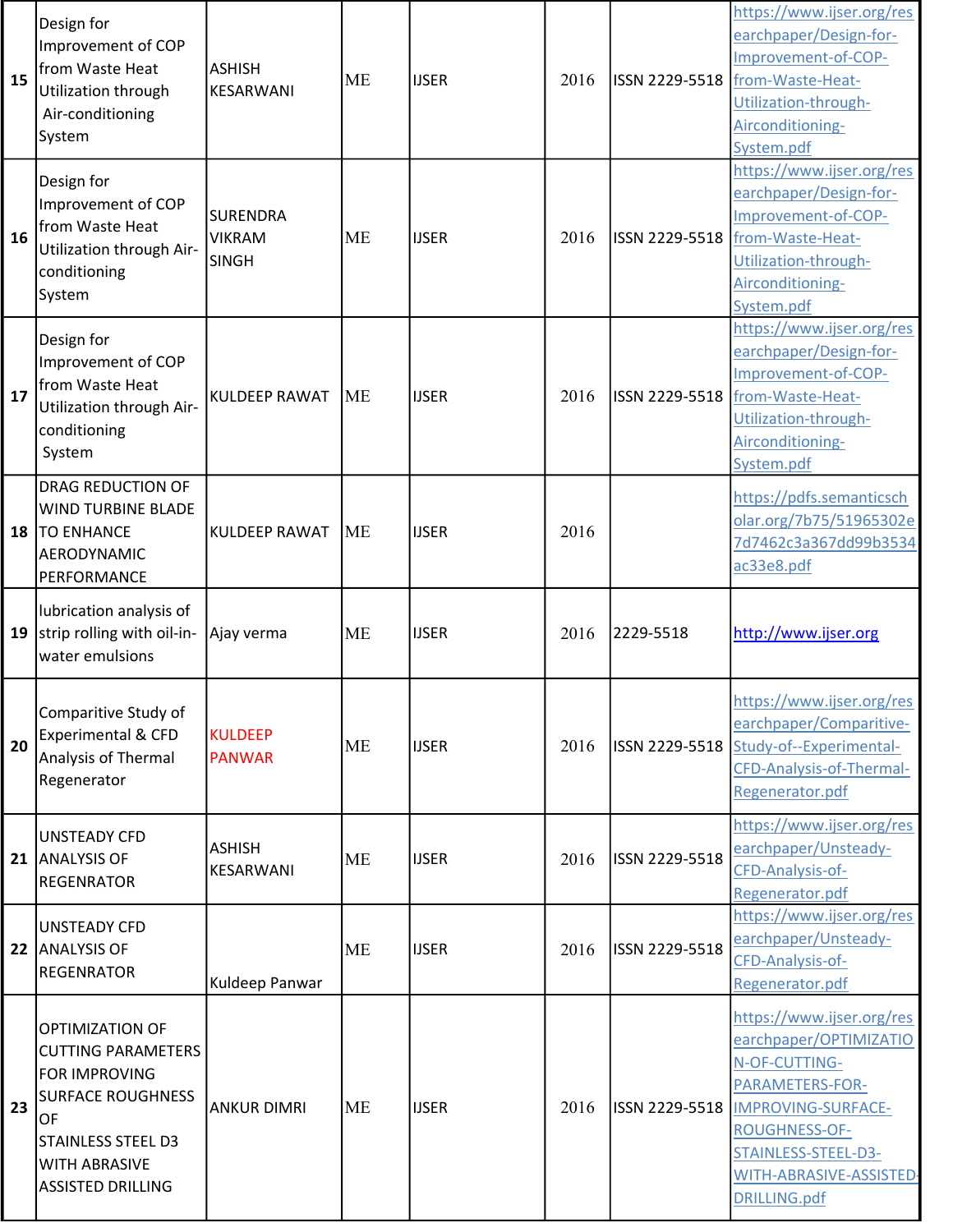| 24 | <b>OPTIMIZATION OF</b><br><b>CUTTING PARAMETERS</b><br><b>FOR IMPROVING</b><br><b>SURFACE ROUGHNESS</b><br>OF<br><b>STAINLESS STEEL D3</b><br><b>WITH ABRASIVE</b><br><b>ASSISTED DRILLING</b> | <b>SURINDER</b><br><b>VIKRAM</b> | ME         | <b>IJSER</b>                                                        | 2016 |                             | https://www.ijser.org/res<br>earchpaper/OPTIMIZATIO<br>N-OF-CUTTING-<br>PARAMETERS-FOR-<br>ISSN 2229-5518  IMPROVING-SURFACE-<br><b>ROUGHNESS-OF-</b><br>STAINLESS-STEEL-D3-<br>WITH-ABRASIVE-ASSISTED-<br><b>DRILLING.pdf</b> |
|----|------------------------------------------------------------------------------------------------------------------------------------------------------------------------------------------------|----------------------------------|------------|---------------------------------------------------------------------|------|-----------------------------|--------------------------------------------------------------------------------------------------------------------------------------------------------------------------------------------------------------------------------|
| 25 | OPTIMIZATION OF<br><b>CUTTING PARAMETERS</b><br><b>FOR IMPROVING</b><br><b>SURFACE ROUGHNESS</b><br>OF<br><b>STAINLESS STEEL D3</b><br><b>WITH ABRASIVE</b><br><b>ASSISTED DRILLING</b>        | <b>PRAVEEN KUMAR ME</b>          |            | <b>IJSER</b>                                                        | 2016 |                             | https://www.ijser.org/res<br>earchpaper/OPTIMIZATIO<br>N-OF-CUTTING-<br>PARAMETERS-FOR-<br>ISSN 2229-5518  IMPROVING-SURFACE-<br><b>ROUGHNESS-OF-</b><br>STAINLESS-STEEL-D3-<br>WITH-ABRASIVE-ASSISTED-<br>DRILLING.pdf        |
| 26 | <b>INVESTIGATION OF</b><br><b>MATERRIAL REMOVAL</b><br><b>RATE FOR WIRE CUT</b><br><b>EDM OF EN-31ALLOY</b><br><b>STEEK USING TAGUCHI</b><br><b>TECHNIQE</b>                                   | <b>SURINDER</b><br><b>VIKRAM</b> | <b>ME</b>  | <b>IJSER</b>                                                        | 2016 | ISSN 2229-5518              | https://www.ijser.org/res<br>earchpaper/Investigation-<br>of-Material-Removal-Rate-<br>for-wire-cut-EDM-of-EN-<br>31-Alloy-Steel-using-<br>Taguchi-Technique.pdf                                                               |
| 27 | <b>INVESTIGATION OF</b><br><b>MATERRIAL REMOVAL</b><br><b>RATE FOR WIRE CUT</b><br><b>EDM OF EN-31ALLOY</b><br><b>STEEK USING TAGUCHI</b><br><b>TECHNIQE</b>                                   | <b>PRAVEEN KUMAR ME</b>          |            | <b>IJSER</b>                                                        | 2016 | ISSN 2229-5518              | https://www.ijser.org/res<br>earchpaper/Investigation-<br>of-Material-Removal-Rate-<br>for-wire-cut-EDM-of-EN-<br>31-Alloy-Steel-using-<br>Taguchi-Technique.pdf                                                               |
| 28 | <b>DESIGN AND</b><br><b>EVALUTION OF PEBBLE</b><br><b>BED REGENERATOR</b><br>WITH SMALL PARTICLE                                                                                               | Kuldeep Panwar                   | <b>ME</b>  | <b>ELESVIER</b>                                                     | 2016 | 2214-7853                   | https://www.sciencedirec<br>t.com/science/article/pii/<br>S2214785316304011                                                                                                                                                    |
| 29 | <b>Traffic Accident</b><br><b>Prediction Model Using</b><br>Support Vector<br>Machines with<br><b>Gaussian Kernel</b>                                                                          | Dr. Bharti Sharma                | <b>CSE</b> | Advances in<br>Intelligent<br>Systems and<br>Computing,<br>Springer | 2016 | ISBN: 978-981-<br>10-0450-6 | https://link.springer.com/<br>chapter/10.1007/978-981-<br>10-0451-3 1                                                                                                                                                          |
| 30 | An Analysis upon<br><b>Energy Efficient</b><br>Technologies in Green<br>Cloud Computing:<br><b>Recent Trends</b>                                                                               | Mr. Ashutosh<br><b>Bhatt</b>     | <b>CSE</b> | <b>IJITM</b>                                                        | 2016 | 2249-4510                   | http://ipublisher.in/I/a/4<br>183                                                                                                                                                                                              |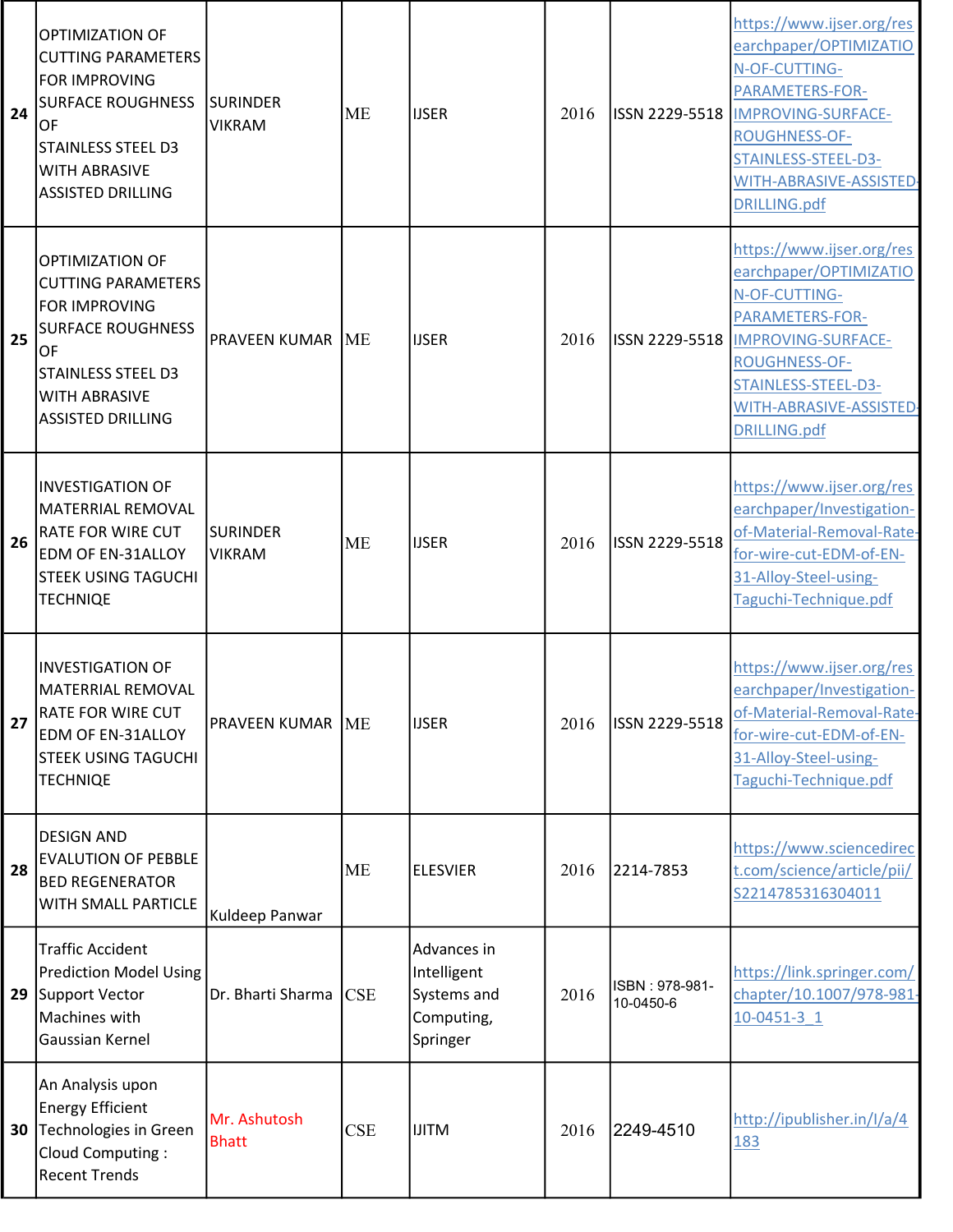|    | <b>Effect of Skin</b>                                    |                                    |            |                                    |      |                              |                                                      |
|----|----------------------------------------------------------|------------------------------------|------------|------------------------------------|------|------------------------------|------------------------------------------------------|
|    | Resistance and                                           |                                    | Civil      |                                    |      |                              |                                                      |
| 31 | <b>Enlarged Base on Pull</b>                             |                                    |            | Engineer Electronic journal        | 2016 |                              |                                                      |
|    | out Capacity of                                          | <b>PANKAJ</b>                      | ing        | of geotechnical                    |      |                              | http://www.ejge.com/20                               |
|    | <b>Modeled Piles</b>                                     | <b>GOSWAMI</b>                     |            | engineering                        |      |                              | 16/JourTOC21.23.htm                                  |
|    |                                                          |                                    |            |                                    |      |                              |                                                      |
|    |                                                          |                                    | Civil      |                                    |      |                              | https://www.ijser.org/onl<br>ineResearchPaperViewer. |
| 32 | <b>STABILITY ANALYSIS OF</b>                             |                                    | Engineer   | International                      | 2016 |                              | aspx?STABILITY-ANALYSIS-                             |
|    | SOIL SLOPE,                                              | Pankaj Goswami                     | ing        | journal of science                 |      |                              | OF-SOIL-SLOPE-                                       |
|    | KALIYASAUR VILLAGE                                       | Anand singh                        |            | and research                       |      | ISSN 2229-5518               | KALIYASAUR-VILLAGE.pdf                               |
|    |                                                          |                                    |            |                                    |      |                              |                                                      |
|    |                                                          |                                    |            |                                    |      |                              | https://www.ijser.org/res                            |
|    | Stress-strain behaviour                                  |                                    | Civil      |                                    |      |                              | earchpaper/Stress-strain-                            |
| 33 | of railway ballast                                       |                                    | Engineer   |                                    | 2016 |                              | behaviour-of-railway-                                |
|    | under static loading                                     |                                    | ing        | International                      |      |                              | ballast-under-static-                                |
|    | using Finite element<br>Method                           | Pankaj Goswami,<br>Indermohan arya |            | journal of science<br>and research |      | ISSN 2229-5518               | loading-using-Finite-<br>element-Method.pdf          |
|    |                                                          |                                    |            |                                    |      |                              |                                                      |
|    |                                                          |                                    |            |                                    |      |                              |                                                      |
|    |                                                          |                                    |            |                                    |      |                              |                                                      |
|    |                                                          |                                    |            |                                    |      |                              | https://www.google.com/                              |
|    |                                                          |                                    |            |                                    |      |                              | url?sa=t&source=web&rc                               |
|    |                                                          |                                    |            |                                    |      |                              | t=j&url=https://www.ijser                            |
| 34 |                                                          |                                    |            |                                    | 2016 |                              | .org/researchpaper/Desig                             |
|    |                                                          |                                    |            |                                    |      |                              | n-of-5kw-Pico-Hydro-                                 |
|    |                                                          |                                    |            |                                    |      |                              | Power-Plant-Using-Turgo-                             |
|    | Design 5kw pico hydro                                    |                                    | Mechani    |                                    |      |                              | Turbine.pdf&ved=2ahUKE<br>wiDhoeLqOLpAhXwwjgGH       |
|    | power plant in various                                   |                                    | cal        |                                    |      |                              | fDLBZgQFjAAegQlAhAB&u                                |
|    | water resources of                                       | Vipin Uniyal,                      | Engineer   |                                    |      |                              | sg=AOvVaw0XeV-                                       |
|    | uttarakhand.                                             | Nikhil Kanojia                     | ing        | <b>IJSER</b>                       |      | ISSN 2229-5518 XM7KSF        | vWOupZKN                                             |
|    | Analysis of Adhoc                                        |                                    |            |                                    |      |                              |                                                      |
| 35 | Routing Protocols: A                                     | Dr.Mitul yadav                     | CSE        | <b>IEEE</b>                        | 2016 | 978-1-5090-                  | 978-1-5090-0673-1/16                                 |
|    | Retrospective view                                       |                                    |            |                                    |      | 0673-1/16                    |                                                      |
|    |                                                          |                                    |            | Springer                           |      |                              |                                                      |
| 36 | Behavior of Adhoc                                        |                                    | <b>CSE</b> | International                      | 2016 | <b>DOI</b>                   | DOI 10.1007/978-3-319-                               |
|    | Routing Protocols for H-Dr. Mitul yadav<br><b>MANETs</b> |                                    |            | Publishing                         |      | 10.1007/978-3-<br>319-30933- | 30933-0 34                                           |
|    |                                                          |                                    |            | Switzerland 2016                   |      | $0_34$                       |                                                      |
|    |                                                          |                                    |            |                                    |      |                              |                                                      |
|    | Comparative study of<br><b>Experimental and CFD</b>      |                                    |            | International<br>Journal of        |      |                              | International Journal of                             |
| 37 | mathematical model                                       |                                    | <b>ME</b>  | Scientific &                       | 2016 |                              | <b>Scientific &amp; Engineering</b>                  |
|    | and CFD analysis of                                      |                                    |            | Engineering                        |      |                              | Research                                             |
|    | thermal regenerator                                      |                                    |            | Research                           |      |                              |                                                      |
|    |                                                          | Kuldeep Panwar                     |            |                                    |      |                              |                                                      |
|    | Proceedings of<br>International                          |                                    |            |                                    |      |                              |                                                      |
|    | Conference on                                            |                                    |            | Excellent                          |      |                              | <b>Excellent Publishing</b>                          |
| 38 | <b>Emerging Trends in</b>                                |                                    | <b>ME</b>  | <b>Publishing House</b>            | 2016 |                              | <b>House</b>                                         |
|    | Engineering &                                            |                                    |            |                                    |      | 978-93-86238-                |                                                      |
|    | Technology                                               | Kuldeep Panwar                     |            |                                    |      | 08-05                        |                                                      |